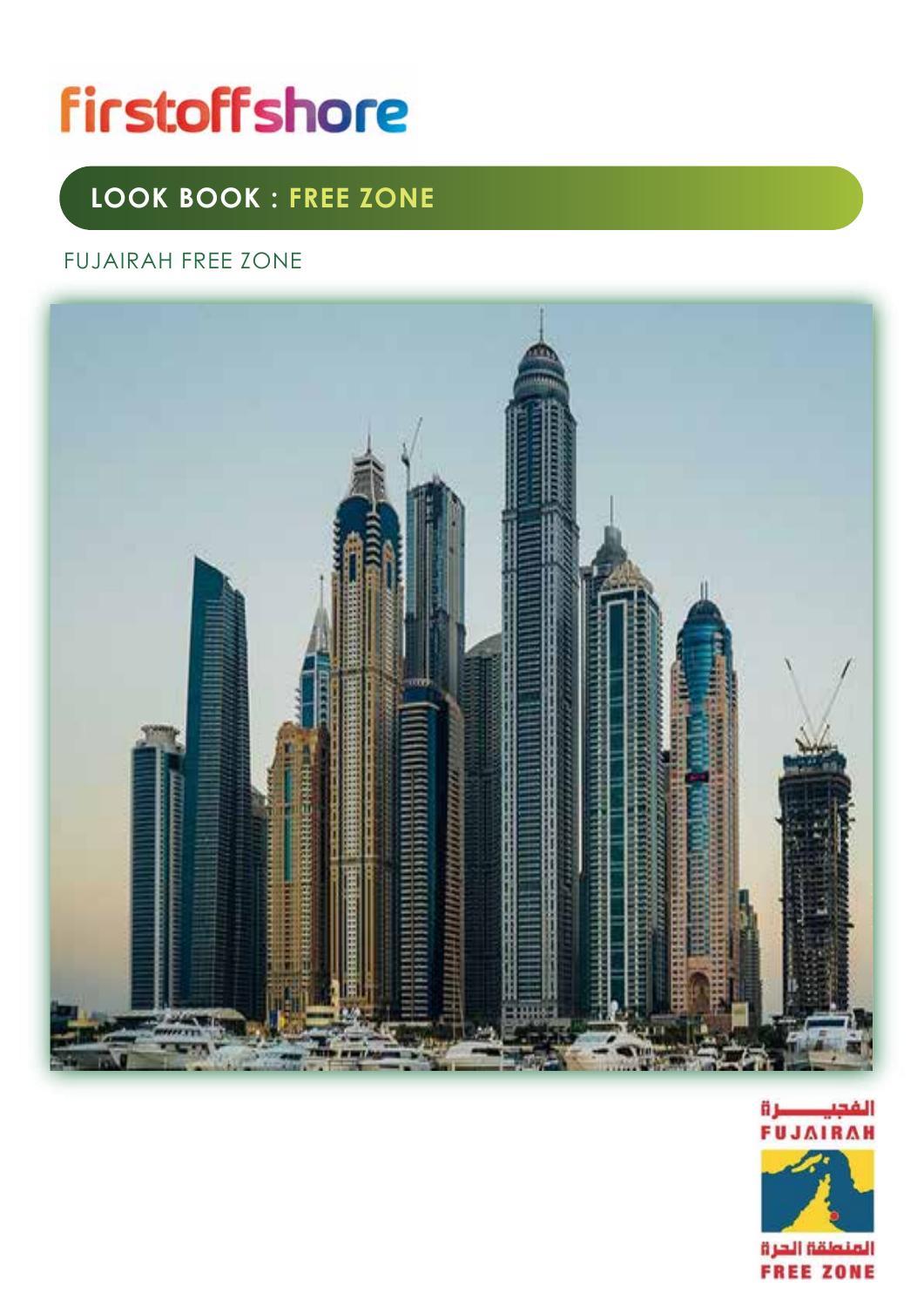# **FUJAIRAH FREE ZONE**

Fujairah Free Zone is adjacent to the Port of Fujairah. Companies established here have easy access to all Arabian Gulf ports, the Red Sea, Iran, India and Pakistan on weekly feeder vessels. Mainline services arrive from Northern Europe, the Mediterranean, Far East and North America on a weekly basis, and services leave twice weekly to the Far East and once a week to North America. Fujairah Free Zone is also close to Fujairah International Airport which is the only airport serving the UAE East Coast as well as northern Oman. A fortunate combination of geographic location, with access to world's major shipping routes, a fine port & airport, and streamlined procedures, make the Free Zone of Fujairah an ideal place for business.

# **FACILITIES**

## **VIRTUAL OFFICES**

#### **FLEXI DESK**

Flexi Desk Facility (services include online support, Internet access, Signboard, P. O. Box, Conference Room (subject to availability and booking) and PRO services

#### **REPRESENTATIVE / BRANCH OFFICES**

Fujairah Free Zone offers both furnished and unfurnished trading offices in most modern & centrally air-conditioned office blocks, office size at least 20 m2. Eligibility to apply for UAE residence visa for investors and employees with Parking facilities and dedicated Phone and Fax lines

#### **WAREHOUSE**

Offers pre-fabricated & fully insulated high quality warehouse units, standard unit sized being 500 m2. Facility for loading, unloading and cargo handling. Includes parking facilities and dedicated Phone and Fax lines. Proximity to the Customs Department and administrative offices

#### **OPEN LAND**

Offers open land for long term lease, whereby the investors can develop the projects as per their designs and requirements. Option to develop up to sixty percent of total area. Facility for loading, unloading and cargo handling. Includes parking facilities and dedicated Phone and Fax lines. Minimum plot size 5000 m2.

#### **CUSTOM BUILT UNITS**

Warehouses equipped according to suit the investor's requirements and their industrial activity. Facility for loading, unloading and cargo handling. Includes parking facilities and dedicated Phone and Fax lines.

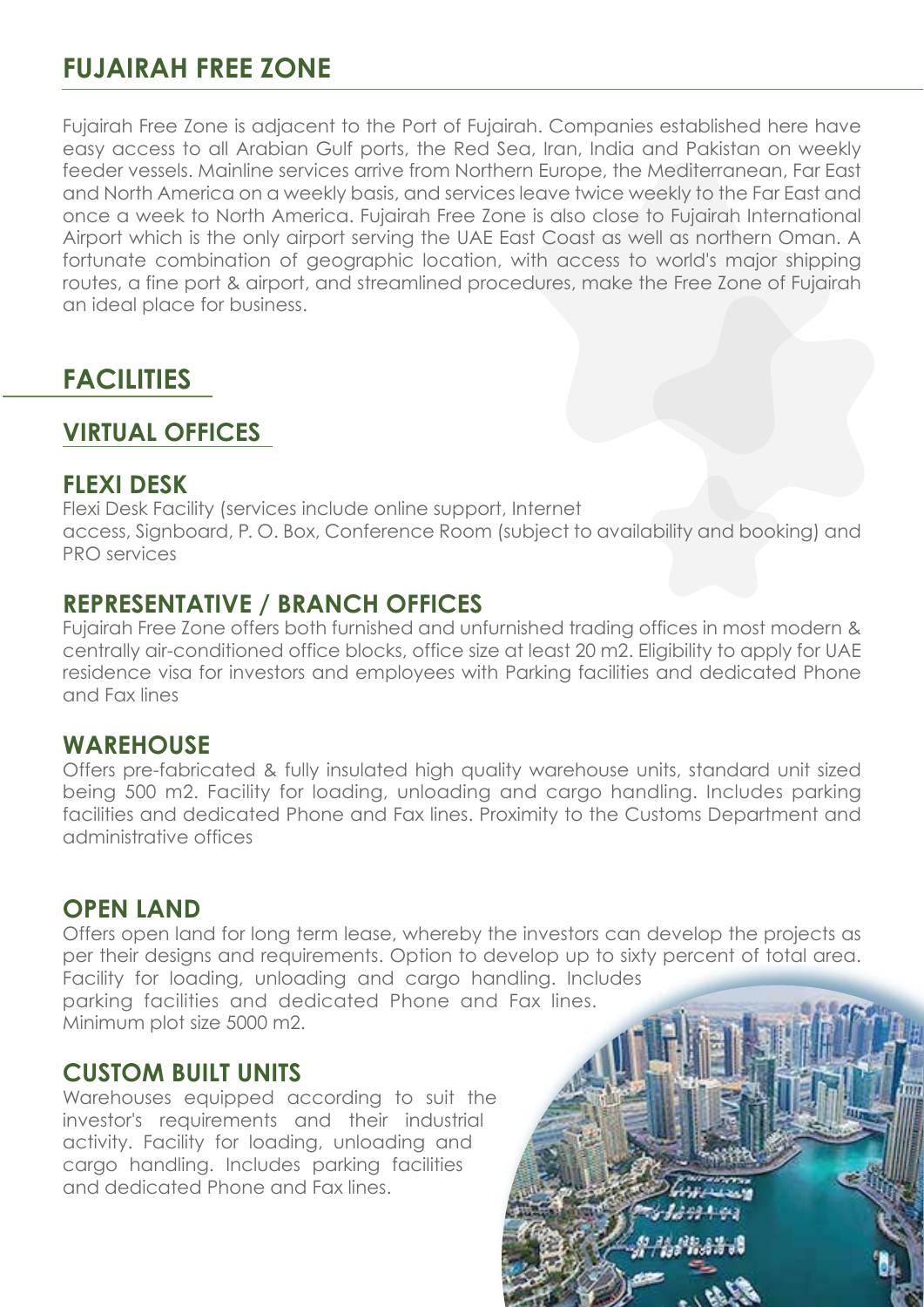# **LICENSE TYPE**

#### **COMPANY / ORGANIZATION** Up to 12 visas available

**FREELANCER COMPANY** Up to 3 visas available

# **DOCUMENTS REQUIRED**

#### **FOR AN INDIVIDUAL:**

-Passport Copy

- -Residence Visa Page (for UAE Residents)
- -Emirates ID copy (for UAE Residents)

-UAE Entry page

-Business Plan with brief description of the activity

## **FOR A CORPORATE ENTITY:**

-Passport Copy -Residence Visa Page (for UAE Residents) -Emirates ID copy (for UAE Residents) -UAE Entry page -Trade Licence\* -Share Certificate\* -Certificate of Incorporation\*

- -Memorandum and Articles of Association\*
- -Board Resolution\*
- -Power of Attorney\*

-No Objection Letter to establish a company issued by the Registrar of the parent / mother company

-Business Plan with brief description of the activity

# **TIME SCALE**

**10 Working days** 

# **COST FOR INCORPORATION**

# **Starting from:**

**AED 16,000** (excluding the visa package).

**Starting from: AED 3,000.00**

**SERVICE FEES**



**BABY BUSINESS** Up to 6 visas available

**COMMERCIAL LICENSE – FZ LLC** Visas are not available with this option

**COMMERCIAL LICENSE – FZE** Visas are not available with this option